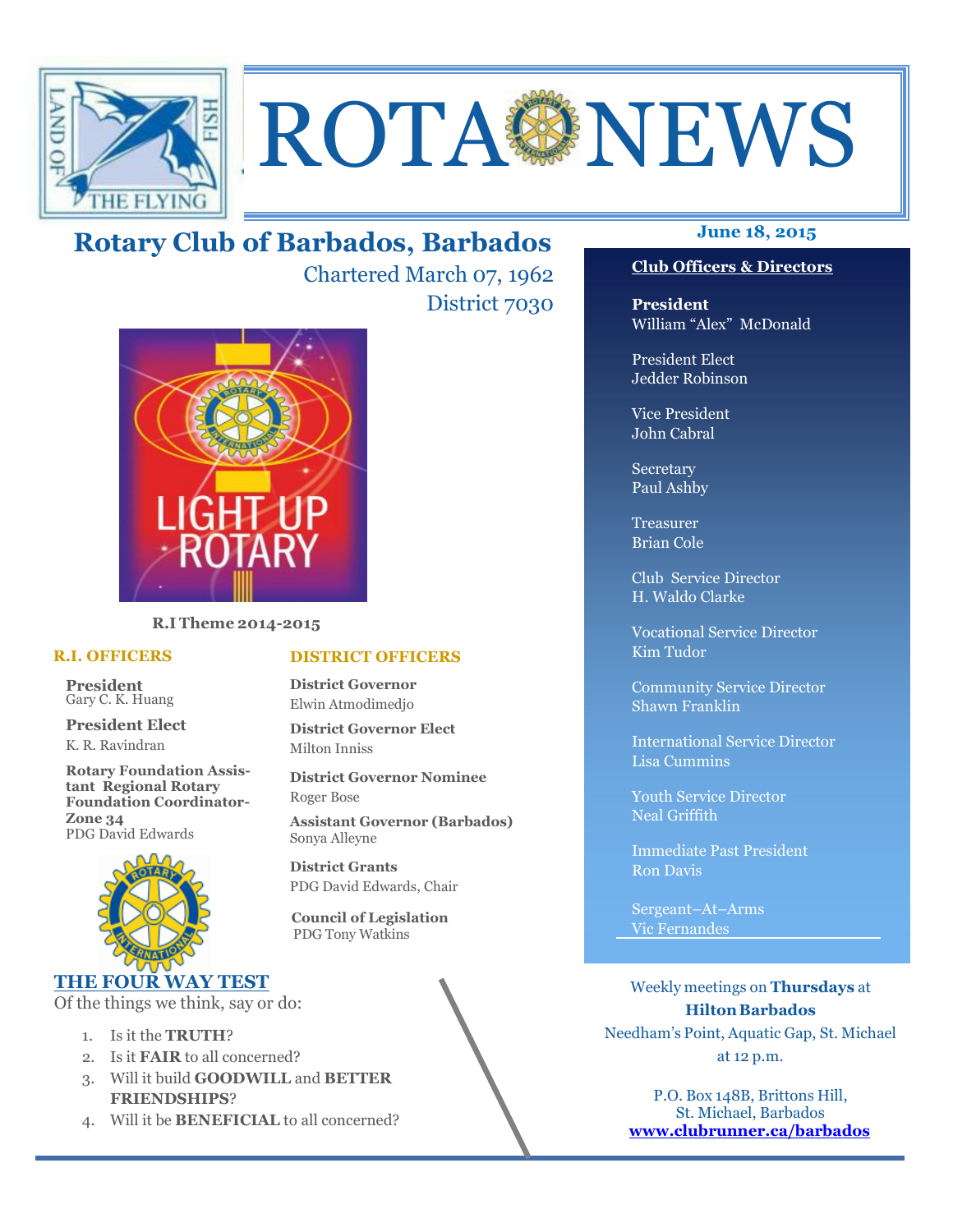#### **THE ROTARY CLUB OF BARBADOS WELCOMES ALL VISITING ROTARIANS AND GUESTS**

*Today is a Fellowship Meeting, the final weekly meeting for 2014 -15. Our Greeters are International Service Director and PEE Lisa Cummins and Past Deputy Director O'Reilly Lewis* 



**International Service Director and President Elect Elect Lisa Cummins**  joined the Club on January 19, 2012. She was introduced to the Club by Past President Brenda Pope. Her Classification is Business Services – Development. Lisa has been very active in the club. She has served as a member of the Rotaract sub-committee 2012-13 and continues to serve as Director of International Service (2013– 2015). She has

championed MUN, a leadership programme for young persons. For the incoming Board 2015-16 she was nominated unopposed for the position as President Elect - 2016-17. In July 2014 her contribution was recognised with the Award of a the Paul Harris Fellowship.

### **Past Deputy Director O'Reilly**

**Lewis** joined the Club on September 25, 2008. He was proposed by Past President Jerry Ishmael. His Classification is Engineering.



He was a member in his native St. Vincent and the Grenadines in 2001; where he held the position of Secretary -Elect before coming to Barbados.

For 2013-14 he served on the Rotaract & Vocational Service committees. In 2012-13 he served as Deputy Director on the Vocational Services Committee and a member of the Rotaract and Fundraising subcommittees.

For 2011-12 he was a member of the Fellowship, Vocational and International Service sub-committees. Currently he serves on the Environmental Committee —————————————————————————————

## **HIGHLIGHTS OF THE FELLOWSHIP MEETING HELD ON JUNE 11, 2015 -** *Recorded by D.R. Douglin*

**Last week was a Fellowship Meeting which was Chaired by PP Elvin Sealy.** 

**The Club welcomed back Past Director Keith Richards who was visiting from Florida** 

PP Jerry informed members to "sign up" for the Joint Installation scheduled for **Saturday, June 27**.

President (ag.) Elvin, allayed the concerns of Members who were questioning their ability to stand through out the three (3) hour event.

According to the programme, for the formal part of the Installation guests would be provided with appropriate seating.

**PDG David Edwards** highlighted an-

 Elvin. other three (3) members who were now designated +1 Sapphire - Paul Harris Award. They were pinned by President (ag.)



### **HIGHLIGHTS OF THE FELLOWSHIP MEETING HELD ON JUNE 11, 2015**

Past President Brenda Pope



This is just a gentle reminder about your donation to the Foundation. As June is the year end for Rotary, it would be helpful if we got all in before the third week is over to avoid delays. Also to see what is happening worldwide with projects follow the link https://ap.rotary.org/ en/project/pages/ pro-

ject\_showcase.aspx

*PDG David* 

**Past President Per Dibber Treasurer Brian Cole** 



### **MEETING DETAILS - Thursday June 11, 2015 SAA - PP Victor Fernandes**

- **Attendance 56%**
- **Raffle \$103.00**
- **Winner Rotarian Donella Zorzi**
- **Fines \$235.00**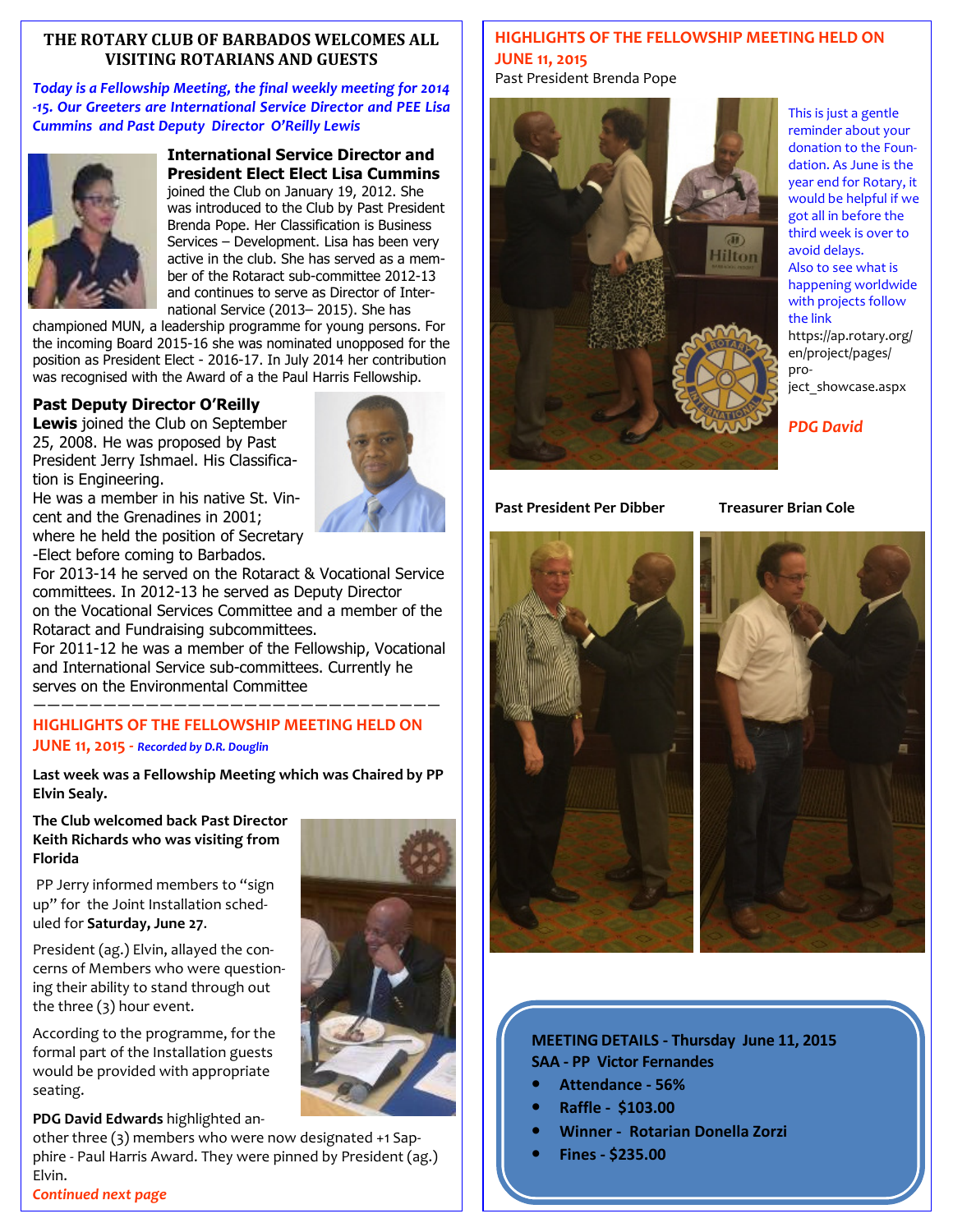## **FROM OUR FELLOWSHIP MEETING - JUNE 11**

In Fellowship





But, who is paying attention………...to the meeting? Ask the SAA





#### **FROM THE CONVENTION IN BRAZIL - JUNE 06-09 MEMBER BENEFITS PROGRAM UNVEILED AS CONVENTION DRAWS TO A CLOSE**



RI President-elect K.R. Ravindran and his wife, Vanathy, are introduced to the audience at the 2015 Rotary Convention closing plenary session on 9 June in São Paulo, Brazil. The four-day convention attracted more than 14,500 attendees from more than 150 countries.

*Photo Credit: Rotary International/Monika Lozinska* 

RI President-elect K.R. Ravindran introduced a member benefits program at the 9 June closing session of the 2015 Rotary International Convention, saying that many more hands are needed to continue Rotary's work around the world.

The program, Rotary Global Rewards, aims to boost membership and enhance member satisfaction. It will debut on 1 July.

"This innovative new program will allow Rotary members to connect with hundreds of businesses and service providers from around the world -- and that number is growing," said Ravindran. "These establishments will offer Rotarians discounts and concessions on the everyday business that you do. And, in many cases, not only will you benefit, but our Foundation will as well, by receiving a contribution with each transaction."

The program will include discounts on car rentals, hotels, dining, and entertainment. Discounts on more products and services from companies worldwide are expected to be added throughout the year. "It will be another way to benefit from being a Rotarian and being part of the Rotary network," said Ravindran, whose presidential theme for 2015-16 is *Be a Gift to the World*. "I urge all of you to become a part of that scheme."

**————————————————————————--** 

Learn more about Rotary Global Rewards Follow all the convention coverage Go behind the scenes on Convention Insider By Ryan Hyland Rotary News - 9-Jun-2015



ROTARY RELEASES US\$40.3 MILLION TO END POLIO WORLD-WIDE - **June 16, 2015** 

∫<br>S40.3 Million for polio eradication

Rotary (540)





The Club recognizes the passing of Rotarian Rodney "Tony" Mahabir of the Rotary Club of Barbados West on June 04, 2015